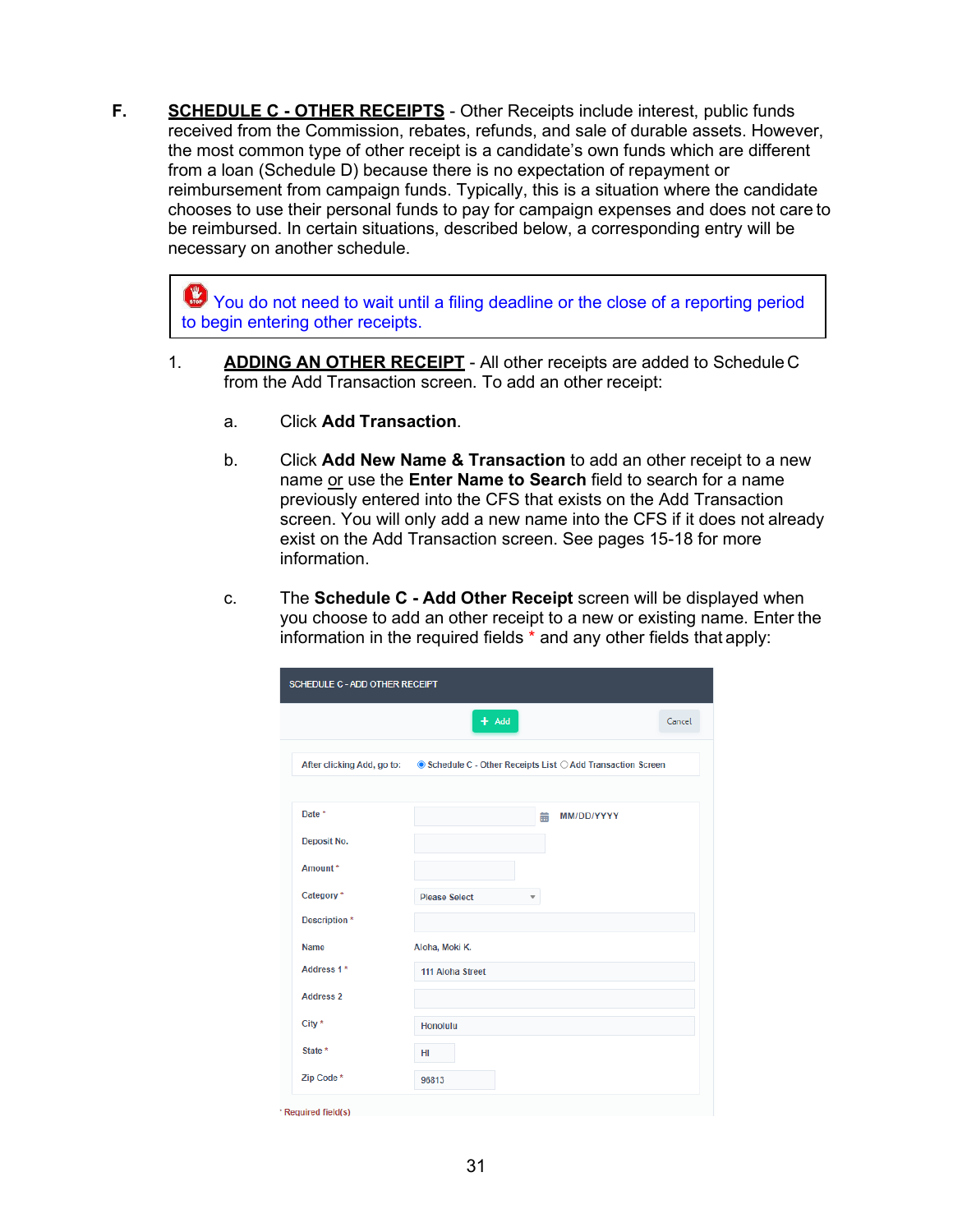- d. **Date**  Entry format is MM/DD/YYYY (Enter the date that the other receipt was deposited, the date that the candidate made an expenditure from their own funds, or the date that a candidate's loan is forgiven)
- e. **Deposit No**. (Issued from the bank) Optional.
- f. **Amount**  Do not enter dollar signs or commas (i.e., 1000 or 1000.50).
- g. Under **Category**, select the other receipt category.

| Candidate's Own Funds |
|-----------------------|
| Interest              |
| Other                 |
| <b>Public Funds</b>   |
| Rebate                |
| Refund                |
| Sale of Durable Asset |

g. **Description** - Type in a description of the other receipt.

Prior to clicking **Add**, you have the option of returning to the Add Transaction screen to enter additional transactions or viewing your other receipt entry on the Schedule C - List of Other Receipts screen. Make that selection then click **Add**.

| <b>SCHEDULE C - ADD OTHER RECEIPT</b> |                                                             |        |
|---------------------------------------|-------------------------------------------------------------|--------|
|                                       | Add<br>÷                                                    | Cancel |
| After clicking Add, go to:            | ● Schedule C - Other Receipts List ○ Add Transaction Screen |        |

- 2. **VIEWING AN OTHER RECEIPT** The Schedule C Other Receipts List screen is where your other receipts can be viewed, searched, sorted, edited, and deleted. This screen can be accessed directly from the **Schedule C - Add Other Receipt** screen when adding a new other receipt into the CFS or by doing the following:
	- a. Click **Schedules**.
	- b. Click **Receipt**.
	- c. Click **Schedule C - Other Receipts**.

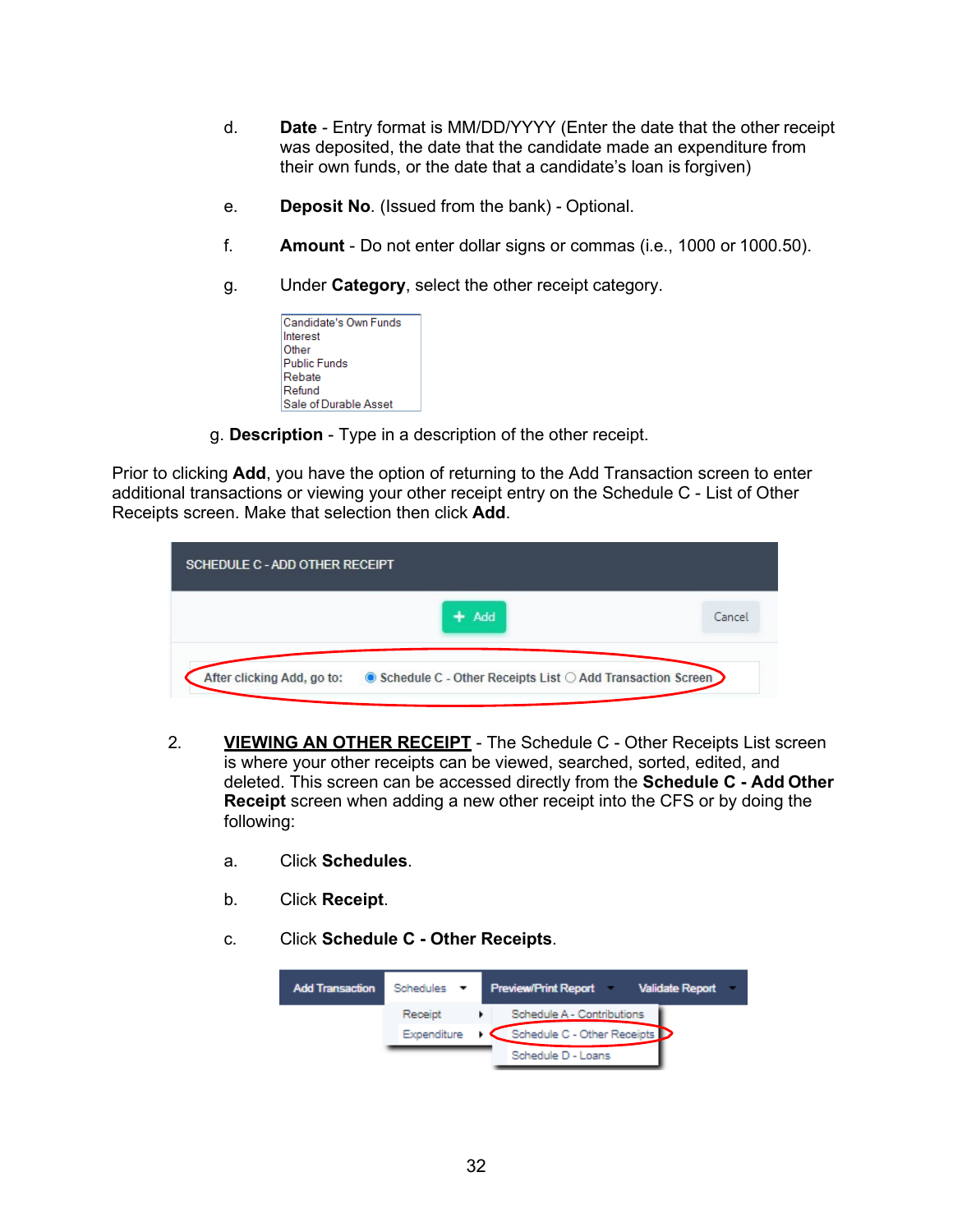|            | <b>SCHEDULE C - LIST OF OTHER RECEIPTS</b> |             |                |                              |                           |                        |
|------------|--------------------------------------------|-------------|----------------|------------------------------|---------------------------|------------------------|
|            |                                            |             |                | ADD New Other Receipt        |                           | Q Search               |
| Date       | <b>Name</b>                                | Deposit No. | <b>Amount</b>  | Category                     | <b>Description</b>        | <b>Reported (Lock)</b> |
| 02/01/2022 | Aloha, Moki K.                             |             | \$5,000.00     | <b>Candidate's Own Funds</b> | <b>Camaign Seed Money</b> | N                      |
| 05/01/2022 | <b>Hawaii Bank</b>                         |             | \$3.25         | Interest                     | <b>April Interest</b>     | N                      |
| 04/01/2022 | Hawaii Bank                                |             | \$2.50         | Interest                     | <b>March Interest</b>     | N                      |
|            |                                            |             |                |                              |                           |                        |
| 1<br>Go to | <b>View</b><br>$10 \times$                 |             | $M \leftarrow$ | $1 \rightarrow N$            |                           | [1 to 3 of 3]          |

- d. Click **ADD New Other Receipt** to return to the Add Transaction screen to enter additional other receipts into the CFS.
- e. Click **Search** to search other receipts by source name.
- f. Click the column headings (i.e., Date, Name, Deposit No., Amount, Category, Description, Reported (Lock)) to sort that column in ascending or descending order. The default sort is the Name column in ascending order.
- g. Click on the date of an other receipt to edit/delete that other receipt.
- h. To browse your list of other receipts, click **Go to** to go to a specific page number, click the **View** drop-down to list 10, 20 or 50 other receipts at a time, click the page number to go to that page, or the right/left arrows to browse from page to page.
- 3. **EDITING/DELETING AN OTHER RECEIPT** To edit/delete an other receipt on the **Schedule C - List of Other Receipts** screen:
	- a. Search for the other receipt you would like to edit/delete by using the **Search** feature or by browsing your list of other receipts, then click on the date of the other receipt.

The date will only be clickable if the other receipt was not included in a filed report which would be indicated by a **Yes** or **No** in the Reported (Lock) column. If the other receipt was included in a filed report, then the other receipt can only be edited/deleted by first placing the CFS into Amend Mode. Editing/deleting an other receipt in Amend Mode will require the filing of an amended report to report the change.